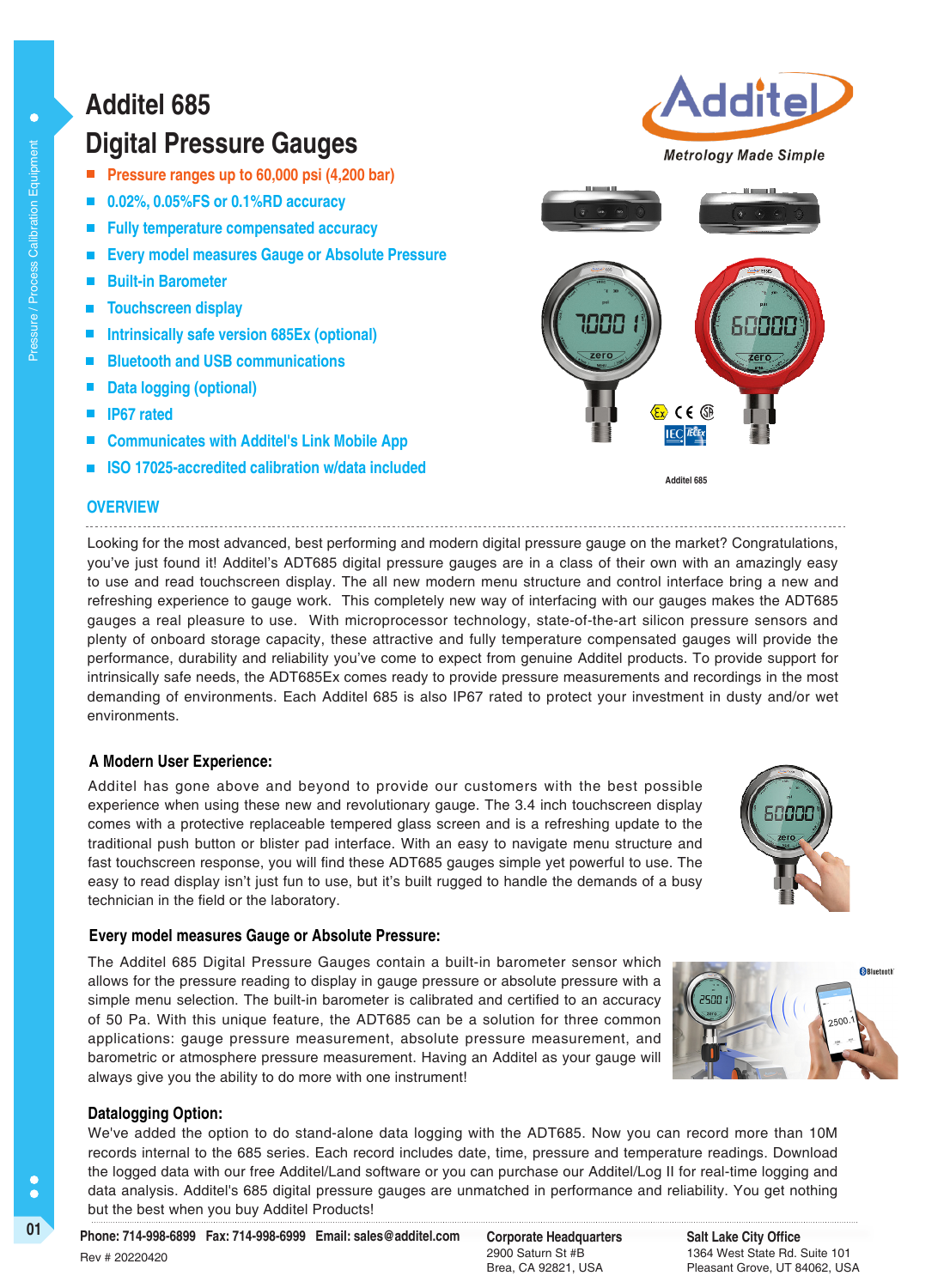#### **SPECIFICATIONS**



| <b>Model</b>                                                            | <b>ADT685</b>                                                                                                                                       | ADT685Ex                                                                                                                      |  |  |  |  |  |
|-------------------------------------------------------------------------|-----------------------------------------------------------------------------------------------------------------------------------------------------|-------------------------------------------------------------------------------------------------------------------------------|--|--|--|--|--|
| <b>Description</b>                                                      | Digital Pressure Gauge                                                                                                                              | Intrinsically Safe Digital Pressure Gauge                                                                                     |  |  |  |  |  |
| <b>Intrinsic Safety</b><br>&<br><b>European Compliance</b>              | <b>CE</b>                                                                                                                                           | <b>CE</b> marked<br><b>Ex</b> ATEX certified intrinsically safe<br><b>IEGEX</b> II 1G EX ia IIC T4 Ga                         |  |  |  |  |  |
|                                                                         | 685(Ex)-02 : 0.02% of full span                                                                                                                     |                                                                                                                               |  |  |  |  |  |
|                                                                         | 685(Ex)-05 : 0.05% of full span                                                                                                                     |                                                                                                                               |  |  |  |  |  |
| Accuracy<br>(For detailed accuracy, please<br>see pressure range table) | 685(Ex)-RD: 0% to 20% of range: 0.02% of full span<br>20% to 110% of range: $0.1\%$ of reading<br>Vacuum: 0.25% of full span <sup>[1][2]</sup>      |                                                                                                                               |  |  |  |  |  |
|                                                                         | Built-in barometer: 55 Pa                                                                                                                           |                                                                                                                               |  |  |  |  |  |
| <b>Gauge Types</b>                                                      |                                                                                                                                                     | Gauge pressure, compound pressure, absolute pressure, differential pressure and barometric                                    |  |  |  |  |  |
|                                                                         | pressure<br>Touch screen (3.4" FSTN segment capacitive) - 5 1/2 full digits                                                                         |                                                                                                                               |  |  |  |  |  |
| <b>Display</b>                                                          | Screen protector: tempered glass film (replaceable)                                                                                                 |                                                                                                                               |  |  |  |  |  |
|                                                                         | Display rate: 3 readings per second (default setting).                                                                                              |                                                                                                                               |  |  |  |  |  |
|                                                                         | Adjustable from 10 readings per second to 1 reading every 20 seconds                                                                                |                                                                                                                               |  |  |  |  |  |
| <b>Pressure Units</b>                                                   |                                                                                                                                                     | Pa, kPa, MPa, psi, bar, mbar, kgf/cm <sup>2</sup> , inH <sub>2</sub> O, mmH <sub>2</sub> O, inHg, mmHg and 3 customized units |  |  |  |  |  |
|                                                                         | Compensated Temp.: $14^{\circ}$ F to $122^{\circ}$ F (-10 $^{\circ}$ C to 50 $^{\circ}$ C)                                                          |                                                                                                                               |  |  |  |  |  |
|                                                                         | Operating Temp.: $14^{\circ}$ F to $122^{\circ}$ F (-10 $^{\circ}$ C to 50 $^{\circ}$ C)                                                            |                                                                                                                               |  |  |  |  |  |
| <b>Environmental</b>                                                    | Storage Temp: -4 $\degree$ F to 158 $\degree$ F (-20 $\degree$ C to 70 $\degree$ C)                                                                 |                                                                                                                               |  |  |  |  |  |
|                                                                         | Humidity: 0 - 95%, Non-condensing                                                                                                                   |                                                                                                                               |  |  |  |  |  |
|                                                                         | $\leq$ 15,000 psi: 1/4NPT male, 1/2NPT male, 1/4BSP male, 1/2BSP male, M20 $\times$ 1.5 male                                                        |                                                                                                                               |  |  |  |  |  |
| <b>Pressure Port</b>                                                    | >15,000 psi: 1/4HP female or 1/4HP male<br>*1/4HP female: Autoclave F-250-C, 9/16" - 18 UNF-2B<br>*1/4HP male: Autoclave M-250-C, 9/16" - 18 UNF-2A |                                                                                                                               |  |  |  |  |  |
|                                                                         | Differential Pressure: barb fitting                                                                                                                 |                                                                                                                               |  |  |  |  |  |
|                                                                         | Other connections available per request                                                                                                             |                                                                                                                               |  |  |  |  |  |
|                                                                         | Battery: three AA alkaline batteries (included)                                                                                                     |                                                                                                                               |  |  |  |  |  |
|                                                                         | Battery life: 1500 hours typical                                                                                                                    |                                                                                                                               |  |  |  |  |  |
| <b>Power</b>                                                            | Power auto-off: user selectable                                                                                                                     |                                                                                                                               |  |  |  |  |  |
|                                                                         | External power: 110/220 V adapter (5 VDC) (optional, excl ADT685Ex)                                                                                 |                                                                                                                               |  |  |  |  |  |
|                                                                         | Case material: 304 SS                                                                                                                               |                                                                                                                               |  |  |  |  |  |
| <b>Enclosure</b>                                                        | Wetted parts: 316 SS[3]                                                                                                                             |                                                                                                                               |  |  |  |  |  |
|                                                                         | size: $4.65'' \times 1.77'' \times 7.01''$ (118mm × 42mm × 178mm)                                                                                   |                                                                                                                               |  |  |  |  |  |
|                                                                         | Weight: 1.50 (0.68 kg)                                                                                                                              |                                                                                                                               |  |  |  |  |  |
|                                                                         | Protection Level: IP67                                                                                                                              |                                                                                                                               |  |  |  |  |  |
| Compliance                                                              | Vibration: 5 g (10-500 Hz)                                                                                                                          |                                                                                                                               |  |  |  |  |  |
|                                                                         | Shock Resistance: 8 g/11 ms                                                                                                                         |                                                                                                                               |  |  |  |  |  |
| Data Logging                                                            | CЕ                                                                                                                                                  |                                                                                                                               |  |  |  |  |  |
| (Available on data<br>logging option                                    | Data storage: 10,000,000 records<br>Rate: user-selectable from 0.1 to 9999.9 second intervals                                                       |                                                                                                                               |  |  |  |  |  |
| ADT685--DL)                                                             | USB Type-C and Bluetooth included                                                                                                                   |                                                                                                                               |  |  |  |  |  |
| Communication                                                           | RS-232 or RS-485 <sup>[4]</sup> (optional)                                                                                                          |                                                                                                                               |  |  |  |  |  |
| $4 - 20$ mA Output <sup>[4]</sup>                                       | 3.2 µA                                                                                                                                              |                                                                                                                               |  |  |  |  |  |
| Warranty                                                                | 1 year                                                                                                                                              |                                                                                                                               |  |  |  |  |  |







 $\bullet$ 

[1] FS = -14.5 psi<br>[2] Applicable ADT685-RD-CPX<br>[3] Wetted parts material types may vary by pressure range. Please refer to manual or contact Additel for more information.<br>[4] Wetted parts material types may vary by pressu

**02 Corporate Headquarters Phone: 714-998-6899 Fax: 714-998-6999 Email: sales@additel.com** Rev # 20220420

Corporate Headquarters<br>2900 Saturn St #B Brea, CA 92821, USA

**Salt Lake City Office** 1364 West State Rd. Suite 101 Pleasant Grove, UT 84062, USA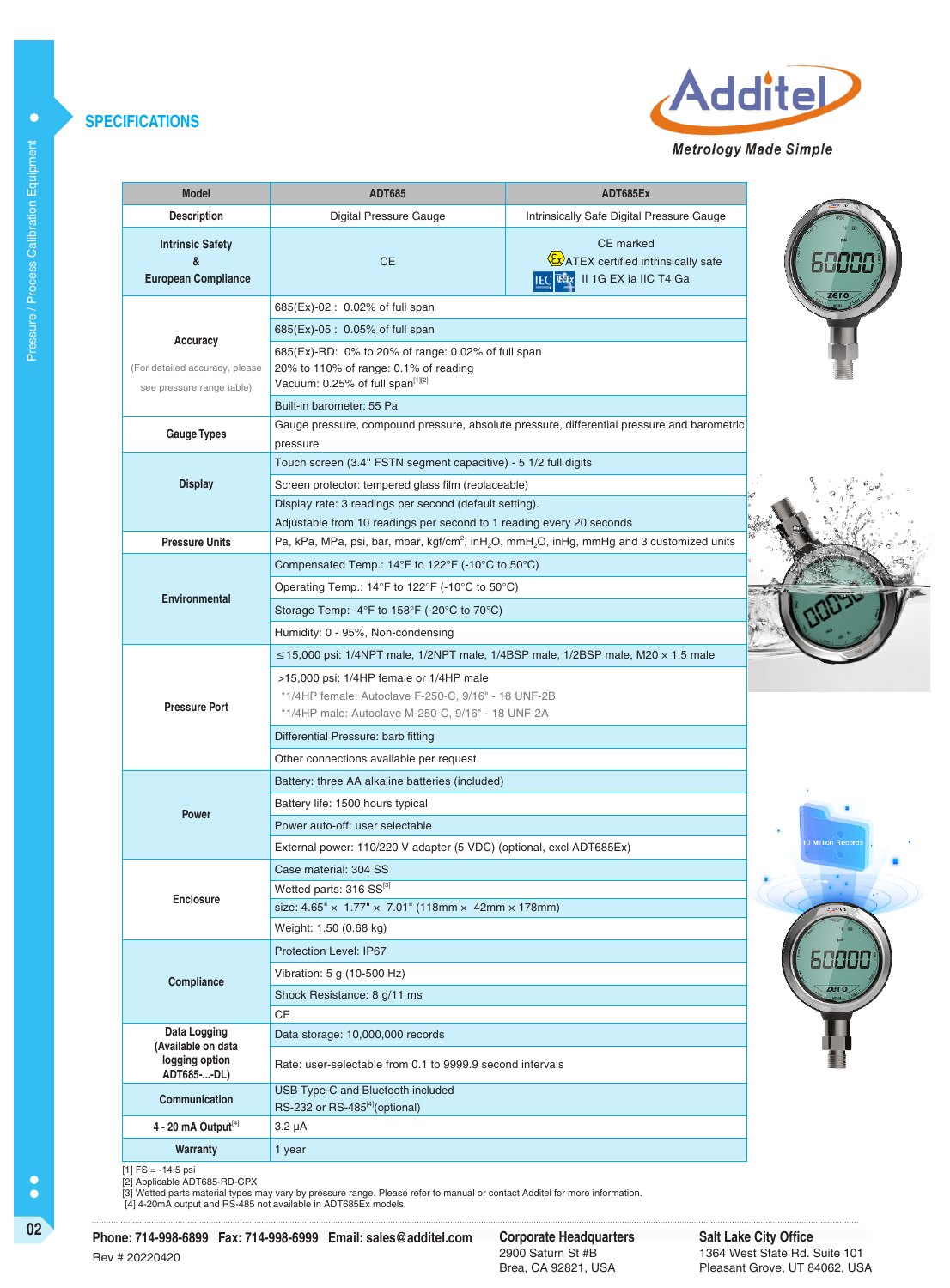

## **PRESSURE RANGE**

 **Gauge Pressure [1]**

 $\bullet$ 

|                  | Pressure Range |        | Media <sup>[2]</sup> | Accuracy   |     |              |
|------------------|----------------|--------|----------------------|------------|-----|--------------|
| P/N              | (psi)          | (bar)  |                      | %FS        | %RD | Pressure     |
| V15              | $-15$          | $-1.0$ | G                    | 0.02(0.05) | N/A | $3\times$    |
| GP <sub>2</sub>  | $\overline{2}$ | 0.16   | G, L                 | 0.05       | N/A | $3\times$    |
| GP <sub>5</sub>  | 5              | 0.35   | G, L                 | 0.05       | 0.1 | $3\times$    |
| GP <sub>10</sub> | 10             | 0.7    | $G, L^{[3]}$         | 0.02(0.05) | 0.1 | 3x           |
| GP <sub>15</sub> | 15             | $1.0$  | $G, L^{[3]}$         | 0.02(0.05) | 0.1 | $3\times$    |
| GP30             | 30             | 2.0    | $G, L^{[3]}$         | 0.02(0.05) | 0.1 | 3x           |
| GP50             | 50             | 3.5    | G, L                 | 0.02(0.05) | 0.1 | $3\times$    |
| GP100            | 100            | 7.0    | G, L                 | 0.02(0.05) | 0.1 | $3\times$    |
| GP150            | 150            | 10     | G, L                 | 0.02(0.05) | 0.1 | $3\times$    |
| GP300            | 300            | 20     | G, L                 | 0.02(0.05) | 0.1 | 3x           |
| GP500            | 500            | 35     | G, L                 | 0.02(0.05) | 0.1 | $3\times$    |
| GP600            | 600            | 40     | G, L                 | 0.02(0.05) | 0.1 | $3\times$    |
| GP1K             | 1,000          | 70     | G, L                 | 0.02(0.05) | 0.1 | $3\times$    |
| GP1.5K           | 1,500          | 100    | G, L                 | 0.02(0.05) | 0.1 | $3\times$    |
| GP2K             | 2,000          | 140    | G, L                 | 0.02(0.05) | 0.1 | $3\times$    |
| GP3K             | 3,000          | 200    | G, L                 | 0.02(0.05) | 0.1 | 3x           |
| GP5K             | 5,000          | 350    | G, L                 | 0.02(0.05) | 0.1 | $3\times$    |
| GP10K            | 10,000         | 700    | G, L                 | 0.02(0.05) | 0.1 | 3x           |
| GP15K            | 15,000         | 1,000  | G, L                 | 0.05(0.1)  | 0.1 | $1.5\times$  |
| GP20K            | 20,000         | 1,400  | G, L                 | 0.05(0.1)  | N/A | $1.5\times$  |
| GP25K            | 25,000         | 1,600  | G, L                 | 0.05(0.1)  | N/A | $1.5\times$  |
| GP30K            | 30,000         | 2,000  | G, L                 | 0.05(0.1)  | N/A | $1.5\times$  |
| GP36K            | 36,000         | 2,500  | G, L                 | 0.05(0.1)  | N/A | $1.5\times$  |
| GP40K            | 40,000         | 2,800  | G, L                 | 0.05(0.1)  | N/A | $1.35\times$ |
| GP50K            | 50,000         | 3,500  | G, L                 | 0.1(0.2)   | N/A | $1.2\times$  |
| GP60K            | 60,000         | 4,200  | G, L                 | 0.1(0.2)   | N/A | $1.1\times$  |

[1] Sealed gauge pressure for above 1,000 psi

[2] G=Gas, L=Liquid

[3] 0.02% FS for gas media only

#### **Barometric Pressure**

|           | <b>Particulus Incoduc</b> |                |                   |       |              |  |  |
|-----------|---------------------------|----------------|-------------------|-------|--------------|--|--|
| P/N       |                           | Pressure Range | Media<br>Accuracy |       | <b>Burst</b> |  |  |
|           | Low                       | High           |                   |       | Pressure     |  |  |
| <b>BP</b> | 60 kPa                    | 110 kPa        | G                 | 55 Pa | З×           |  |  |





 $\bullet$ 

Corporate Headquarters<br>2900 Saturn St #B Brea, CA 92821, USA

**Salt Lake City Office** 1364 West State Rd. Suite 101 Pleasant Grove, UT 84062, USA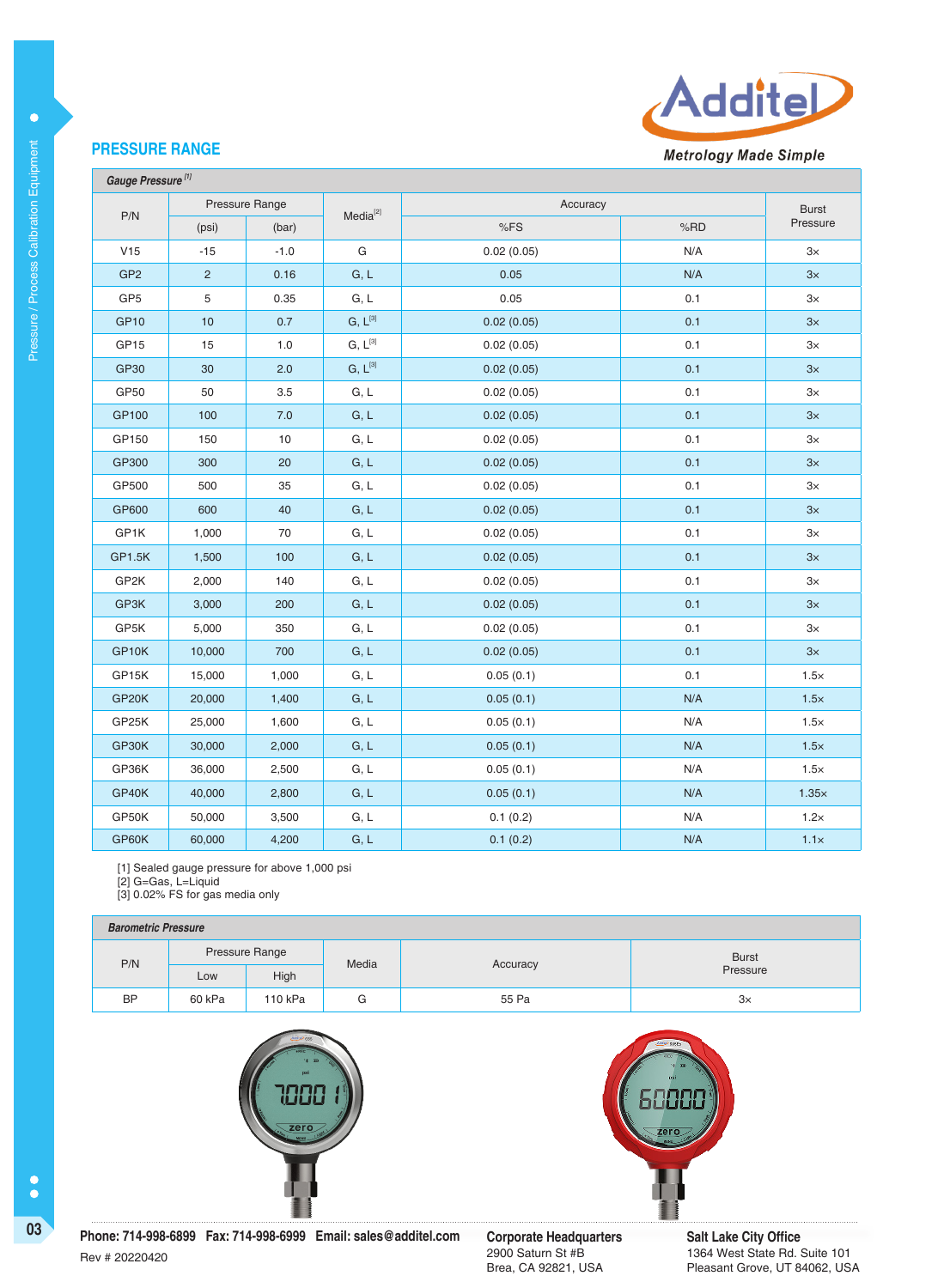#### **PRESSURE RANGE**

#### **Absolute Pressure**

| P/N               | Pressure Range |       | Media | Accuracy(%FS) | <b>Burst</b> |  |
|-------------------|----------------|-------|-------|---------------|--------------|--|
|                   | (psi)          | (bar) | [1]   |               | Pressure     |  |
| AP <sub>5</sub>   | 5              | 0.35  | G, L  | 0.1           | 3×           |  |
| AP <sub>10</sub>  | 10             | 0.7   | G, L  | 0.1           | 3x           |  |
| AP15              | 15             | 1.0   | G, L  | 0.1           | 3×           |  |
| AP30              | 30             | 2.0   | G, L  | 0.1           | 3x           |  |
| AP50              | 50             | 3.5   | G, L  | 0.1           | $3\times$    |  |
| AP100             | 100            | 7.0   | G, L  | 0.05(0.1)     | 3x           |  |
| AP300             | 300            | 20    | G, L  | 0.05(0.1)     | $3\times$    |  |
| AP500             | 500            | 35    | G, L  | 0.05(0.1)     | 3x           |  |
| AP <sub>1</sub> K | 1,000          | 70    | G, L  | 0.05(0.1)     | 3x           |  |
| AP <sub>3</sub> K | 3.000          | 200   | G, L  | 0.05(0.1)     | 3x           |  |
| AP5K              | 5,000          | 350   | G, L  | 0.05(0.1)     | $3\times$    |  |

[1] G=Gas, L=Liquid

### **Differential Pressure**  P/N Pressure Range Media Accuracy  $(%FS)^{[1]}$ Burst Pressure Static Pressure<br>Range  $(inH<sub>2</sub>O)$  (mbar) DP1  $\pm 1$   $\pm 2.5$  G 0.05<sup>[2]</sup> 100 $\times$   $\pm 10$  psi DP2  $\pm 2$   $\pm 5.0$  G 0.05<sup>[2]</sup> 100x  $\pm 10$  psi DP5  $\pm 5$   $\pm 10$  G  $\pm 0.05^{2}$  50x  $\pm 10$  psi DP10  $\pm$ 10  $\pm$ 25 G 0.05<sup>[2]</sup> 20 $\times$   $\pm$ 10 psi DP20 ±20 ±50 G 0.05 20x ±10 psi DP30  $\pm 30$   $\pm 75$  G 0.05 20 $\times$   $\pm 10$  psi DP50  $\pm$ 50  $\pm$ 125 G 0.05 3x  $\pm$ 10 psi DP100  $\pm$ 100  $\pm$ 250 G 0.02 3x  $\pm$ 15 psi DP150 ±150 ±350 G 0.02 3x 50 psi DP300 | ±300 | ±700 | G | 0.02 | 3 $\times$  | 50 psi

[1] FS specification applies to the span of the range. Accuracy includes one year stability.

[2] 0.05%FS accuracy (incl 6 months stability). One year accuracy is 0.05%FS calibration accuracy combined with 0.05%FS one year stability.

| <b>Communication Types Supported</b> |        |          |               |        |  |  |
|--------------------------------------|--------|----------|---------------|--------|--|--|
| Model<br>Comm                        | ADT685 | ADT685Ex | <b>ADT686</b> | ADT673 |  |  |
| <b>RS232</b>                         | ∩      | ו '      |               |        |  |  |
| <b>RS485</b>                         |        |          |               |        |  |  |
| WiFi                                 |        |          |               |        |  |  |
| <b>USB</b>                           |        |          |               |        |  |  |
| Bluetooth(BLE)                       |        |          |               |        |  |  |
|                                      |        |          |               |        |  |  |

 $\bullet$  Included  $\circ$  Optional



#### **Compound Pressure**

| P/N               | Pressure Range |              | Accuracy<br>Media |                    |     | <b>Burst</b> |  |
|-------------------|----------------|--------------|-------------------|--------------------|-----|--------------|--|
|                   | (psi)          | (bar)        | $[1]$             | %FS <sup>[2]</sup> | %RD | Pressure     |  |
| CP <sub>2</sub>   | $+2$           | ±0.16        | G                 | 0.05               | N/A | $3\times$    |  |
| CP <sub>5</sub>   | ±5             | ±0.35        | G                 | 0.02(0.05)         | 0.1 | 3x           |  |
| CP <sub>10</sub>  | ±10            | ±0.7         | G                 | 0.02(0.05)         | 0.1 | 3×           |  |
| <b>CP15</b>       | ±15            | ±1           | G                 | 0.02(0.05)         | 0.1 | 3x           |  |
| CP30              | $-15$ to 30    | $-1$ to $2$  | G                 | 0.02(0.05)         | 0.1 | $3\times$    |  |
| <b>CP100</b>      | $-15$ to $100$ | $-1$ to $7$  | G, L              | 0.02(0.05)         | 0.1 | 3x           |  |
| CP300             | $-15$ to 300   | -1 to 20     | G, L              | 0.02(0.05)         | 0.1 | $3\times$    |  |
| CP500             | $-15$ to 500   | $-1$ to 35   | G, L              | 0.02(0.05)         | 0.1 | 3x           |  |
| CP600             | $-15$ to 600   | $-1$ to $40$ | G, L              | 0.02(0.05)         | 0.1 | $3\times$    |  |
| CP <sub>1</sub> K | -15 to 1000    | -1 to 70     | G, L              | 0.02(0.05)         | 0.1 | 3x           |  |

[1] G=Gas, L=Liquid

[2] FS specification applies to the span of the range.

| <b>Additel Software Compatibility Matrix</b> |                    |                    |                  |      |               |       |      |               |
|----------------------------------------------|--------------------|--------------------|------------------|------|---------------|-------|------|---------------|
| Model                                        |                    | ADT685/ADT685Ex    |                  |      | ADT686/ADT673 |       |      |               |
| Comm                                         | ACal               | Logll              | Land             | Link | ACal          | LogII | Land | Link          |
| <b>RS232</b>                                 |                    |                    |                  |      |               |       |      |               |
| <b>RS485</b><br>only for ADT685              | $\mathbf{O}^{[2]}$ | $\mathbf{O}^{[2]}$ | $\bigodot^{[2]}$ |      |               |       |      |               |
| WiFi                                         |                    |                    |                  |      |               |       |      | $\bullet$ [1] |
| <b>USB</b>                                   |                    |                    |                  |      |               |       |      |               |
| Bluetooth(BLE)                               |                    |                    |                  |      |               |       |      |               |

● Supported ● Non Ex models only

[1] This configuration requires that the device be connected to ACloud via Wi-Fi to utilize the Additel Link app.

[2] 4-20mA output and RS-485 not avaiable in ADT685Ex models.

2900 Saturn St #B Brea, CA 92821, USA

**Salt Lake City Office** 1364 West State Rd. Suite 101 Pleasant Grove, UT 84062, USA

**04 Corporate Corporate Headquarters Corporate Headquarters**<br> **Phone: 714-998-6899 Fax: 714-998-6999 Email: sales@additel.com Corporate Headquarters** Rev # 20220420